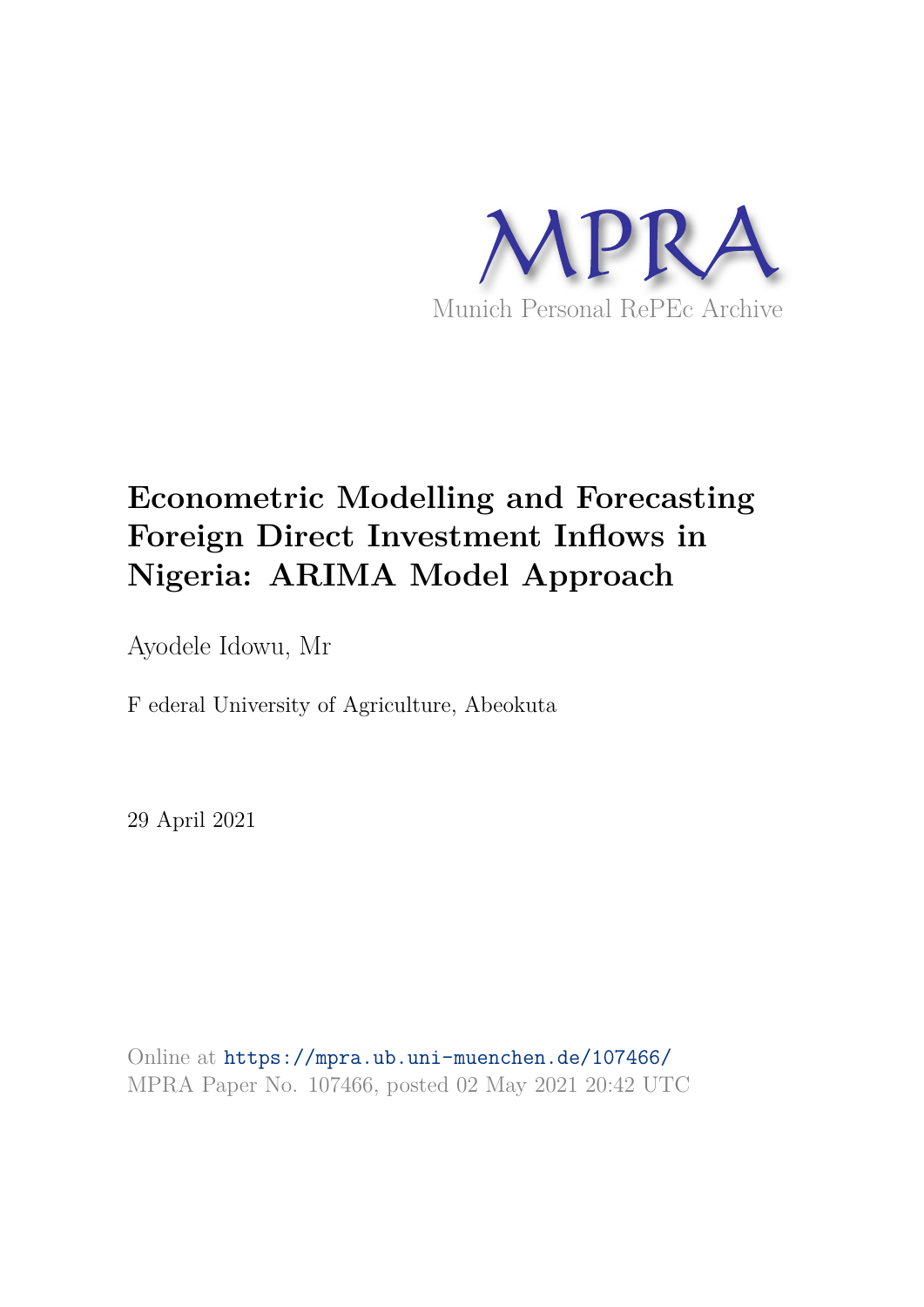## **Econometric Modelling and Forecasting Foreign Direct Investment Inflows in Nigeria: ARIMA Model Approach**

## **Ayodele Idowu**

Department of Economics Federal University of Agriculture Abeokuta, Nigeria [ayodele.idowuu@gmail.com](mailto:ayodele.idowuu@gmail.com)

## **Abstract**

This study examined econometric modelling and forecasting foreign direct investment inflows in Nigeria over the next decade using Box-Jenkins ARIMA model approach. The scope of the study is from 1970 to 2020. The correlogram show that the net foreign direct investment inflow in Nigeria is integrated of the first order. Based on the number of significant coefficients, highest adjusted R-squared, lowest volatility and the lowest SBIC and the AIC, the study estimated and presents the ARIMA (1, 1, 3) model. The diagnostic test also shows that the estimated model is not only consistent but good for forecasting the net foreign direct investment inflows in Nigeria and it also explains the dynamics around it. The result of the study shows that net foreign direct investment inflows in Nigeria are likely for exhibit very slow upward trend between 2.80 billion USD and 3.26 billion USD in the next decade which is not significantly different from values of FDI inflows in Nigeria in the recent years.

The study also provide policy recommendations so as to assist policy makers and the Nigerian government on better ways to accelerate and maintain higher level of net foreign direct investment inflows in Nigeria.

Key Words: ARIMA, Foreign Direct Investment Inflows, Forecasting, Box-Jenkins, Nigeria.

## **INTRODUTION**

As different economies in the world becoming interdependent the more and also becoming more interrelated, different countries and regions in the world are seeking out for ways to tap into available and possible opportunities that are in other countries by making use of different means, ways and strategies, one of these strategies or means is the foreign direct investment. The concept or idea behind foreign direct investment deals with the business activities of multinational companies or multinational enterprises beyond their domestic country with the aim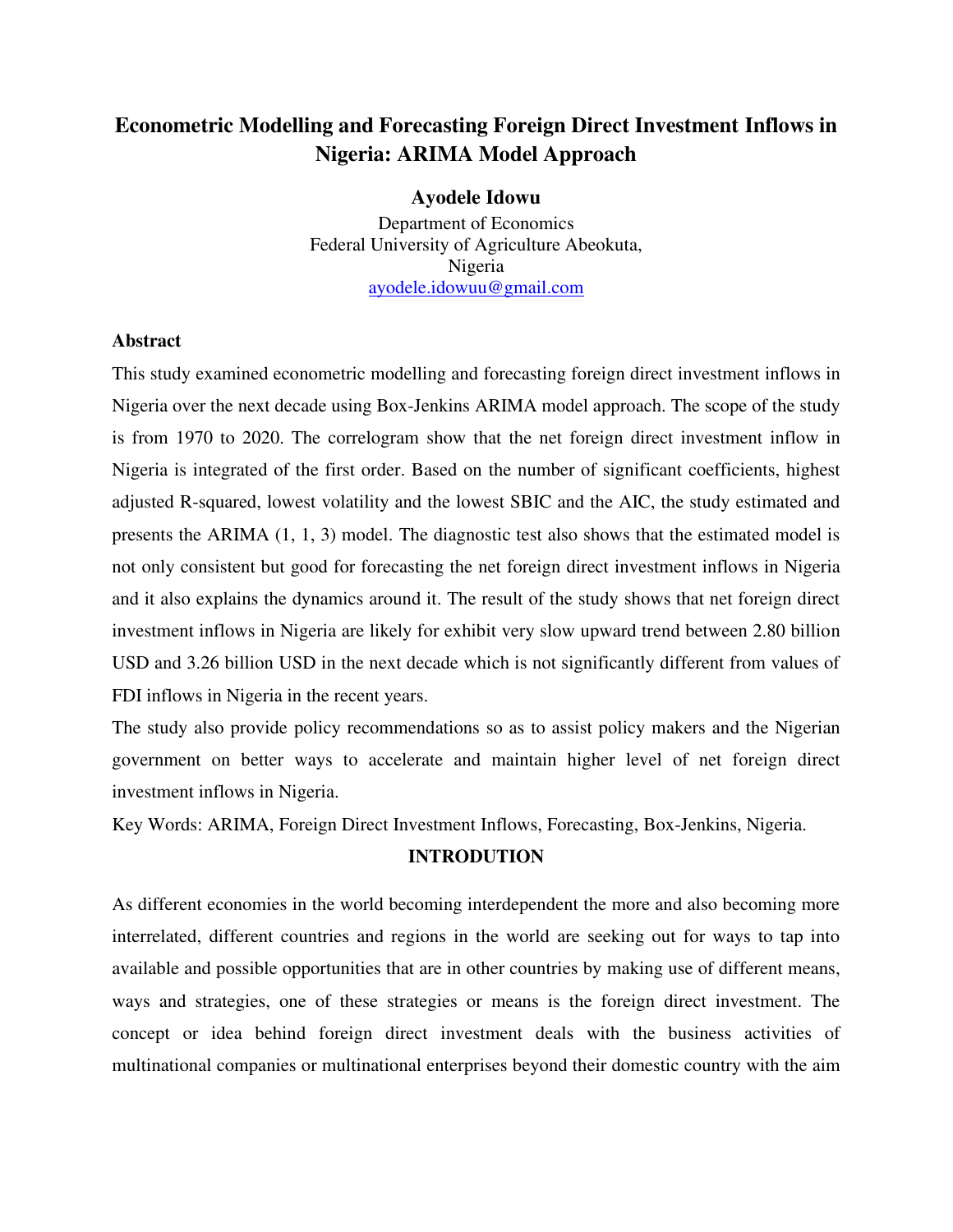of taking over the market and also maintain competitiveness in the industry at which the enterprise or company exists.

According to Caves (2007), multinational organizations or companies are companies that take charge and manage an establishment that is into production activities which is located in more than one country and Adamu (2018) express that the meaning of control in this case is dissimilar among countries. According to IMF (2009), to consider a foreign investment as foreign direct investment, there must be more than 9% ownership of equity engrossed by the foreign investor in the foreign subsidiary. It can't be disputed that both developing and developed countries benefits and gains from the flows resulting from multinational companies or enterprises (Narula and Marin, 2003)

Foreign direct investment is pertinent for development as it stimulates the development of any economy because it involves the transfer of financial resources, innovation and new technology which helps to create more employment opportunities and in turn boost aggregate demand or gross domestic product. According to Olayiwola and Okodua (2013) foreign direct investment can stimulate economic growth and development in an economy by enlarging the opportunity for uniting into the world capital and financial market, export increase, employment increase and generation of technological efficiency and capacity flows to local firms and it also brings about arrangement of investment that contributes positively to the economic growth of the host countries.

According to Ghebrihiwet and Motchenkova (2017), almost all developing countries rely on foreign direct investment to be able to extract and export natural resources due to low level standard in technological resources and lack of financial resources. Due to the discovery by developing countries that foreign direct investment stimulates growth and development and also helps in generation of employment and income. This therefore has made most of the developing countries to liberalize their investment regimes and also push for some other forms of strategies that attracts foreign investors or foreign direct investment.

The foreign direct investment inflows in recent time in the case of Nigeria has been fluctuating overtime and it is required that for there to be a significant effect of foreign direct investment in an economy by positively affecting some key macroeconomic fundamentals, foreign direct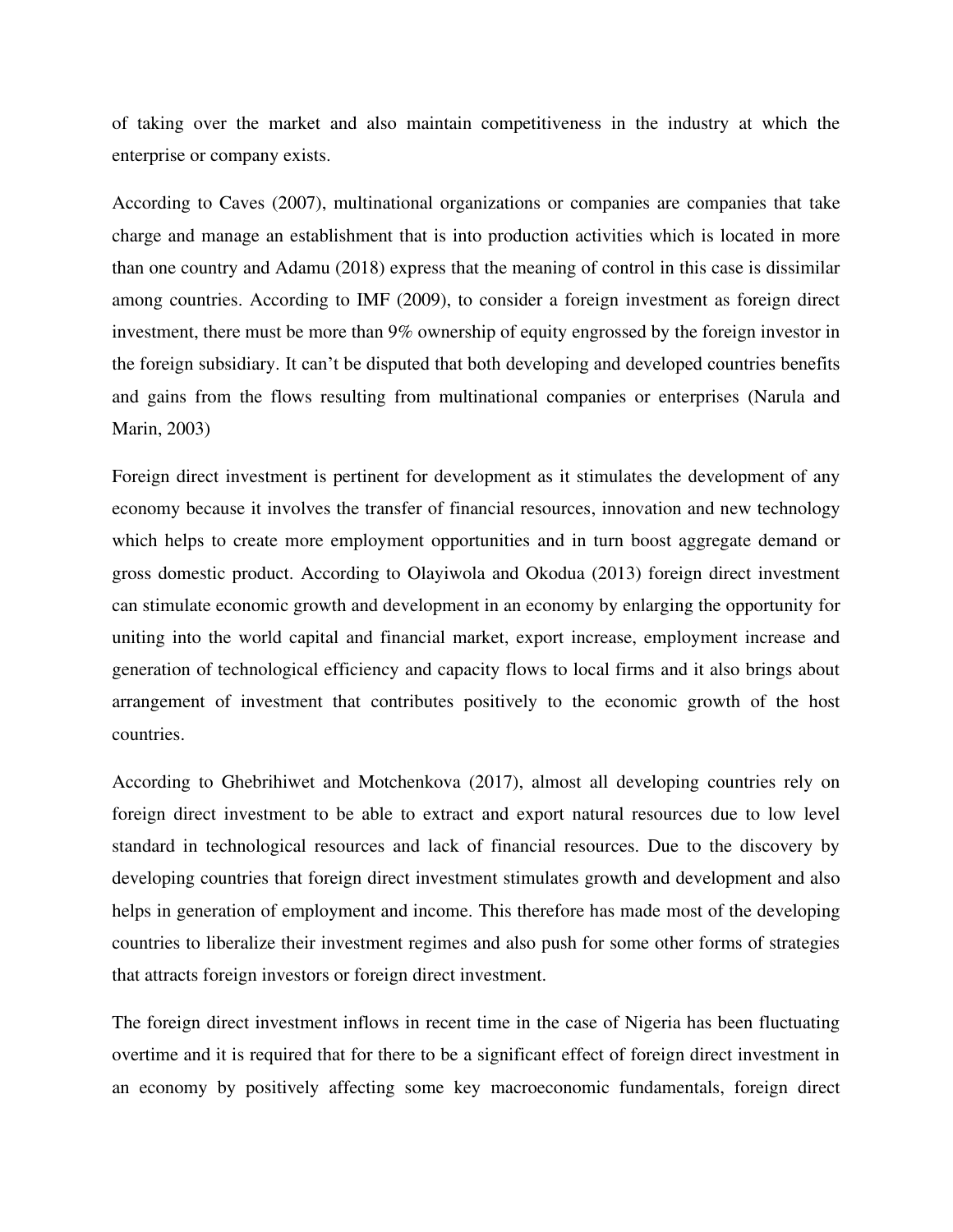investment is expected to be sustained overtime or possibly exhibit an increasing trend as well. The net foreign direct investment by the United Kingdom in 2008 was close to half of the value that was reported or recorded in 2007. In 2008 the foreign direct investment that was recorded was £85.80 billion and it was £73.3 billion lower than the foreign direct investment of £159.10 billion that was reported in 2007. According to UNCTAD (2009), Nigeria which is the largest economy in Africa shows to have its share of foreign direct investment inflow to Africa averaged around 9.9%, it drops 24.19% in 1990 to 5.87% in 2001 and up to 11.66% in 2002. There was also a fall the net foreign direct investment inflow between 2013 and 2014 it was recorded to be 55.63 billion US dollars and 46.52 billion US dollars in 2013 and 2015 respectively, and also falls again in 2015. The fall in the foreign direct investment continued up to 2016, 2017 and 2018. According to UNCTAD (2020) foreign direct investment inflows to Nigeria is totaled to be USD 3.3billion in 2019 which shows a 49% decrease as compared to 2018 which was USD 6.4 billion dollars. Nigeria which is regarded as the largest economy in Africa attracted a total foreign direct investment of USD 2.6 billion in 2020 which is lower again as compared to 2019. This is a clear indication that the major investing countries in Nigeria which include USA, China, United Kingdom, Netherlands and France have stopped or reduced their investment level in some or lot of the sectors in Nigeria despite the efforts of the Nigerian government in pushing for foreign direct investment promotions which has been shown by past policy documents such as the 1995 Decree No 16 and Decree No 17 and the existing current One-Stop Investment Centre. These efforts are basically aimed at fostering procedures for foreign direct investment inflows into Nigeria but the foreign direct investment have been falling drastically in the recent time.

This study therefore aims at modelling and forecasting the foreign direct investment inflows from foreign investors to Nigeria over the next decade to discover if it is sustainable or not. This study will also assist the policy makers and academic studies to understand what happens to the foreign direct investment inflows in the future and the future trend of foreign direct investment inflows to Nigeria. So as to be able to make proper economic policies that goes in line with the trend. This study employs the use of ARIMA Model approach to predict the future value of foreign direct investment inflows based on the existing or current historical data. Studies on the subject matter of modelling and forecasting the foreign direct investment inflows are relatively low, and existing studies in this regard such as Thabani and Wellington (2019) failed to forecast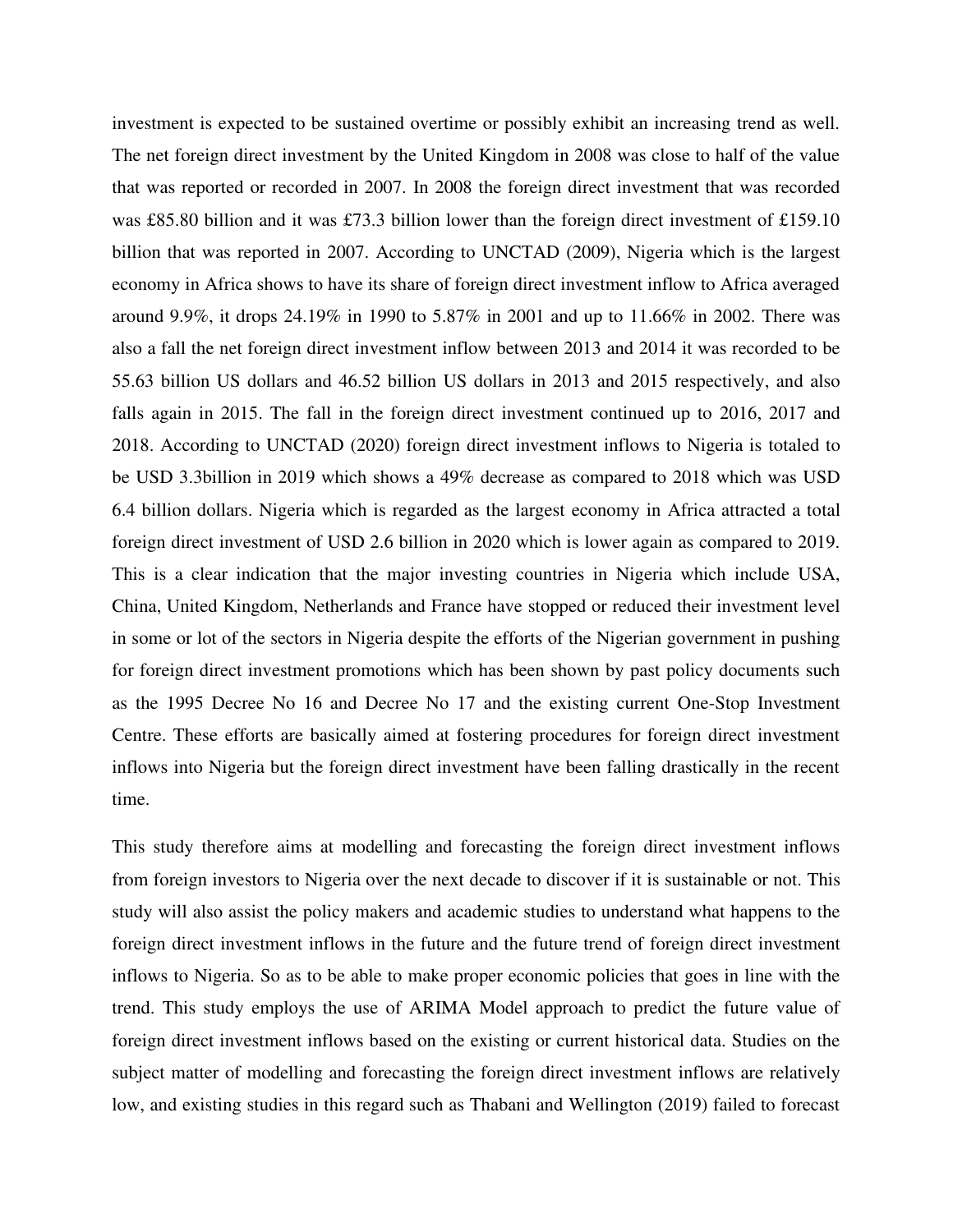beyond the years forecast of this study. This study therefore seeks to fill the gap in literature by forecasting foreign direct investment inflows in Nigeria over the next decade and also contribute to the existing literature in this regard.

## **LITERATURE REVIEW**

This section entails the review of theories, different studies, views and opinions on the concepts and some empirical discussions around forecasting foreign direct investment inflows in Nigeria.

## **2.1 Conceptual Review**

According to Adamu (2018), foreign direct investment affects the local or host country positively either directly or indirectly. As posited by Lagrendijk and Hendrikx (2009), foreign direct investment affects the host economy in many ways, from assets, technology and capital inflows and to creation of job opportunities in the country. The indirect effect relates to an increase in demand for secondary goods and services that helps an economy to be opened for extra means of technology and finance and demand for more workers. The benefits associated with foreign direct investment may not likely occur if there are no strategic policy arrangements put in place by the host country.

As far as the host country puts in place a conducive business environment for the foreign investment, then foreign direct investment inflows can play a significant role with benefits of creating employment opportunities, poverty reduction and increased growth and development, augment savings, promoting international trade by uniting into the world economy and enhancing modern technology transfer (Dupasquier and Osakwe, 2006; Gui-Diby and Renerd, 2015)

## **2.1 Theoretical Literature Review**

The existence of foreign direct investment can be attributed to the proposition of some theories; this study therefore considers Hecksher-Ohlin model and Product Life Cycle theory.

Hecksher-Ohlin model explains that countries will import products that require the use of their limited resources and export products that require the use of their surplus resources or production factors.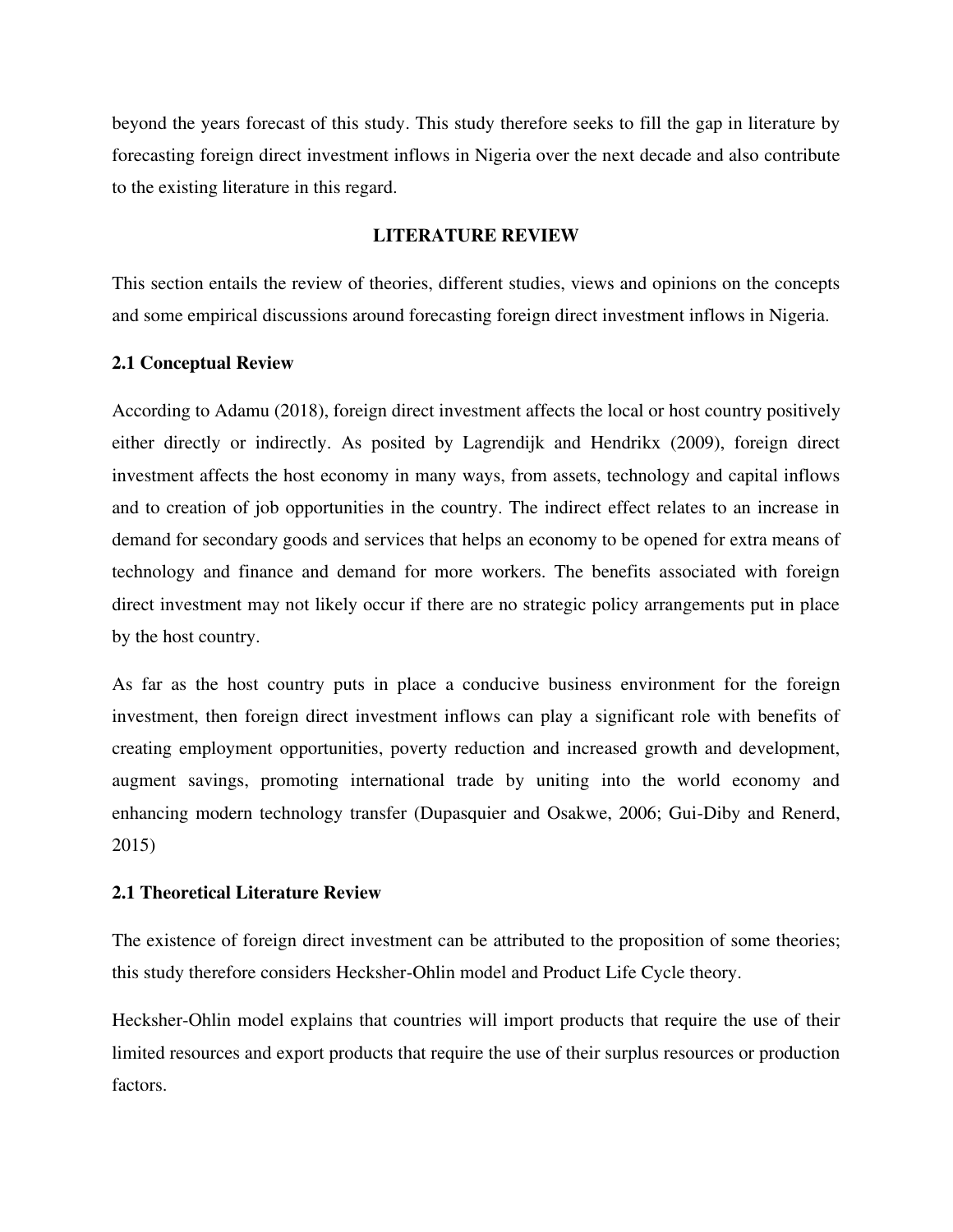The Product Life-Cycle indicates that there are four (4) developmental stages a product passes through and these stages are: I. The innovative stage. II. The take off stage. III. The maturity stage and IV. The decline stage; in the innovative stage and take off sage, the firm will begin production for the domestic or local market. In the maturity stage, as the firm product tends to grow the firm will then start exporting the product out of the domestic market to international market or start exporting to other countries, in the decline stage which is the final stage, some rival firms start producing the product and then start exporting and selling to other countries and also to the innovative firms existing in the domestic country. This model explains that foreign direct investment moves from the developed economies to the developing economies and this goes vice-versa.

#### **2.3 Empirical Literature Review**

Adamu (2018) forecasted foreign direct investment inflows from United States (USA) to Nigeria over ten years period using net foreign direct investment inflow as a variable with data spanning from 1982 to 2017. The forecast technique used in the study is the Exponential Smoothing (EST) algorithm. The study reveals that there will be a slow positive increasing trend of foreign direct investment inflow from USA to Nigeria with a growth rate of about 2.1% to 3.0% over the forecast periods.

Thabani and Wallingon (2019) predicted the net foreign direct investment in Nigeria using an annual time series data for net foreign direct investment from 1960 to 2017. The study carried out the prediction by using Box-Jenkins ARIMA model technique. The result of the study shows that net foreign direct investment in Nigeria is likely to decline over the next 10 years.

Biwas (2015) analyzed net foreign direct investment by using the ARIMA model approach. The scope of the study is India from 1992 to 2014. The study focused on predicting the net foreign direct investment in India up to 2034. The study reveals that foreign direct investment in India will exhibit an upward or increasing trend from 2015 to 2034.

Jere *et al* (2017) modelled and forecasted net foreign direct investment inflows in Zambia. The scope of the study is Zambia from 1974 to 2014. The methodology used in the study is Box-Jenkins ARIMA model. The study finds that the annual net foreign direct investment inflows in Zambia will increase gradually of about 44.4% by 2024.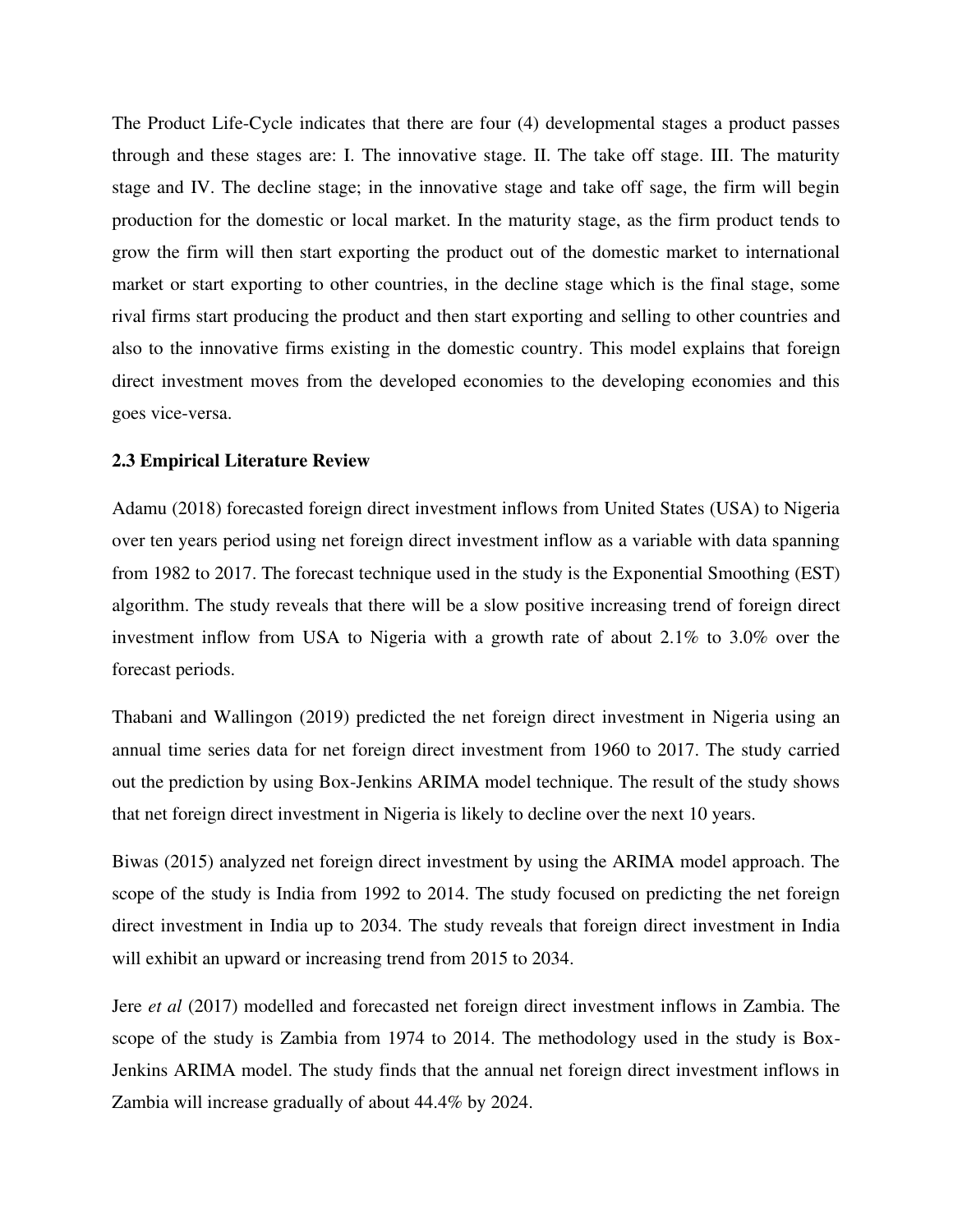Nyoni (2018) observed the modelling and forecasting of foreign direct investment inflows in Zimbabwe, the years of observation spans from 1980 to 2017. The forecast was carried out using the ARIMA model approach. The result of the study shows that the net foreign direct investment inflows in Zimbabwe will follow a poor and discouraging growth track.

#### **METHODOLOGY**

The section examines issues around the nature, sources, measurements and attributes of the historical data employed in the study for forecast in order to achieve the objective of the study. The study aims at modelling and forecasting the foreign direct investment inflows in Nigeria over the next decade using the ARIMA Model approach.

## **3.1 ARIMA Model**

According to Song *et al* (2003) ARIMA model (Autoregressive Integrated Moving average) is considered to deliver a more correct and accurate forecast. Wan (2018) also posited that ARIMA model derives information included in the autocorrelation pattern of a forecast. The ARIMA model is an econometric approach that uses its own historical data or the past values of a variable to predict the future trend of that variable, it's propose the intuition of "let the data speak for itself".

Goh and Law (2002) argued that naïve models and smoothing technique is less superior to the ARIMA model and so makes the ARIMA model the most preferred technique to use in forecasting or prediction. Asteriou and Hall (2007) explains that ARIMA model is developed by Box and Jekins in 1970s and the idea of defining and identification, estimation and post estimation or diagnostics is formulated on the parsimony principle.

The first step to take in the model selection when using an ARIMA model is to difference the series so as to be able to attain stationarity in the series. After achieving stationarity, the correlogram will be examined so as to determine and conclude on the correct orders of the components of AR and MA. It is also important to know that the steps of selecting the AR and MA components is not based on same perspective of researchers but use of personal decision because there are no specific rules as to how to decide on the appropriate components of AR and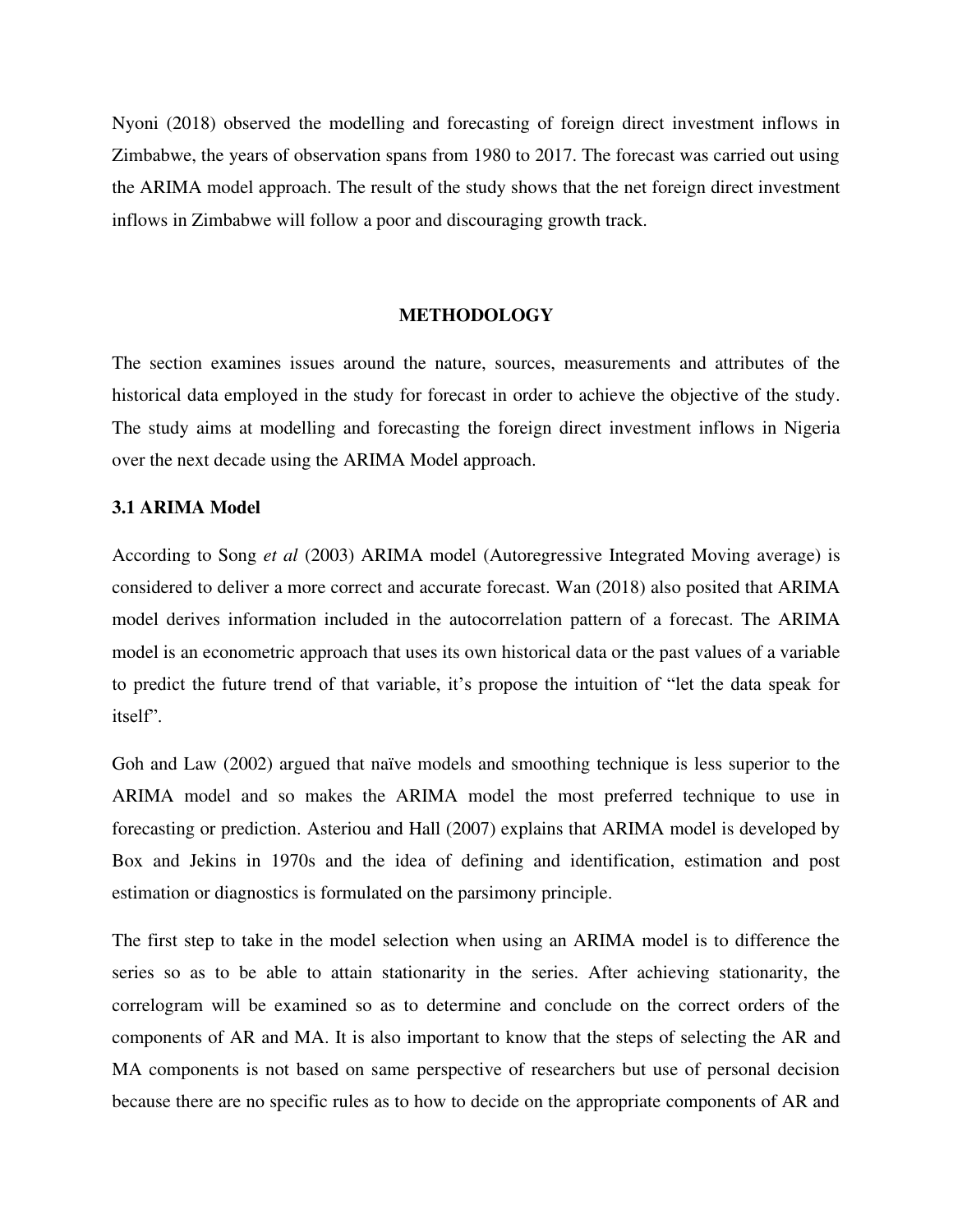MA. The next step to carry out the estimation of the model and then a diagnostic testing will then follow. When performing the post estimation or diagnostic testing, it is usually done by spawning the residuals and then test if they satisfy the attributes of a white noise process and if they do not, it is important to carry out another estimation or re-estimation of the model by going through same process. Nyoni (2018) indicated that this process would go on and on until an appropriate model is determined or identified which satisfies the researcher.

#### **3.2 ARMA Model Specification**

In order to model the foreign direct investment inflows in Nigeria using the ARIMA model approach the ARIMA model (p, d, q) is therefore specified as;

$$
FDI_t = a + bFDI_{t-1} + u_t
$$

$$
FDI_t = a + bLFDI + u_t \tag{3.2}
$$

Equation 3.2 can also the expressed as

$$
(1 - bL)FDI = a_0 + u_t \tag{3.3}
$$

Equation 3.1 is explained by the first lag and the equation is 3.1 is further expressed in equation 3.2 and 3.3. The L in equation 3.2 is being taken care of by  $t - 1$  therefore, L is also the first lag of FDI and so equation 3.1 explains that FDI is being explained by its first lag.

Therefore what the equation expresses is that what will happen to future FDI in time  $t + 1$  is dependent on the behavior of the series in the present time,  $t$ . Recalling that one of the key assumptions of ARIMA modelling is stationarity, therefore it is assumed that the absolute value of the parameter *b* is less than 1 i.e  $|b| < 1$ .

#### The Generalized  $AR(p)$  model

The autoregressive model can generalized to add more lags of the series, as such that the value of  $p$  or figure in parentheses denotes or tells the number of lags in that particular model. Going by these, the model is specified as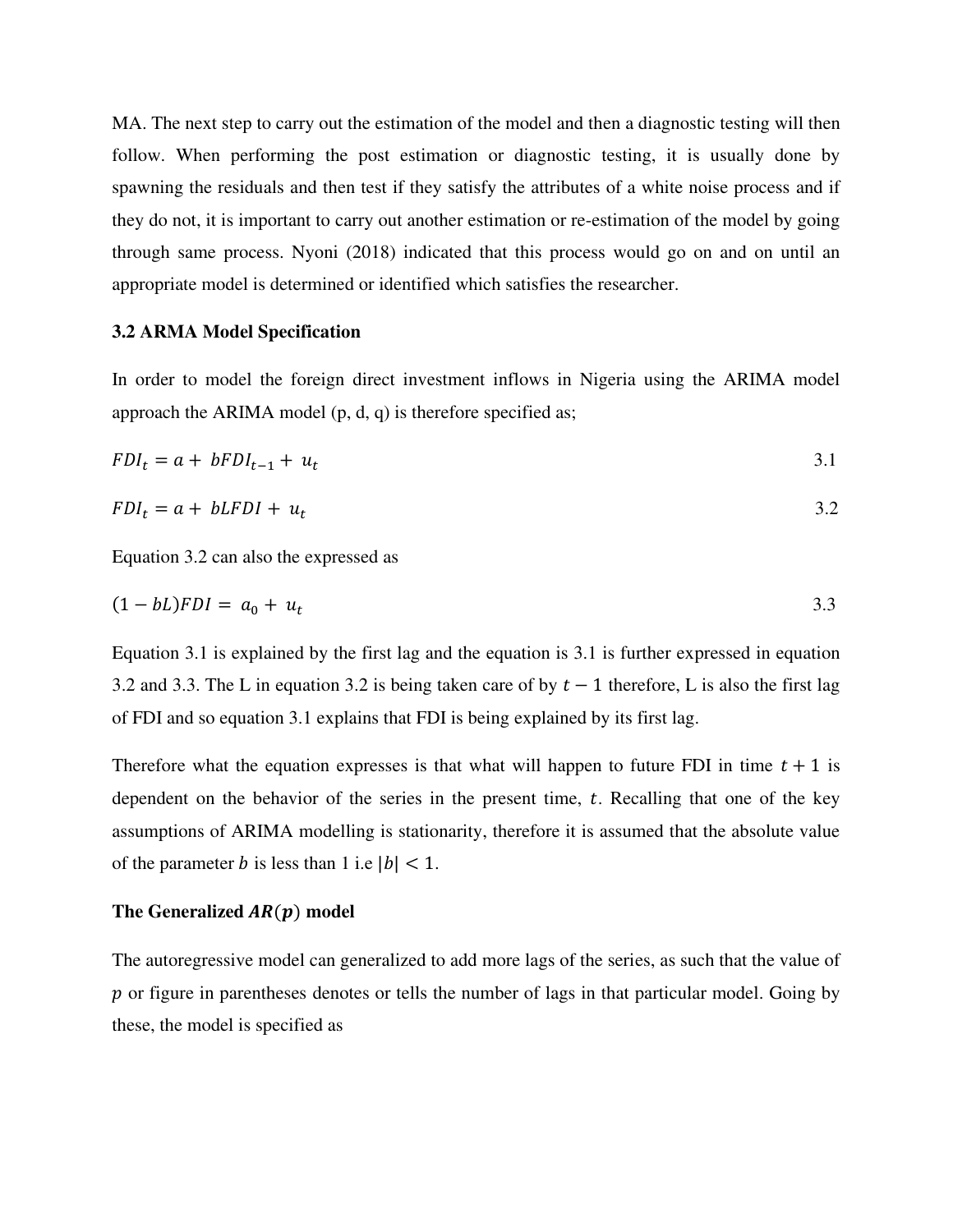$$
AR(2):FDI_t = a + b_1FDI_{t-1} + b_2FDI_{t-2} + u_t
$$
\n
$$
(3.4)
$$

$$
AR(3):FDI_t = a + b_1FDI_{t-1} + b_2FDI_{t-2} + b_3FDI_{t-3} + u_t
$$
\n
$$
(3.5)
$$

$$
AR(p):FDI_t = a + \sum_{i=1}^{p} b_i FDI_{t-i} + u_t
$$

From equation 3.4, an  $AR(2)$  simply shows that the dependent variable is being explained by 2 lags and same things goes for equation 3.5 which is an  $AR(3)$  model. Therefore an  $AR(p)$ process from equation 3.6 shows that the dependent variable is explained by  $p$  lags and so equation 3.6 is the generalized form.

#### The  $MA(1)$  Model

Similarly to  $AR(1)$  model, easiest of the moving average is the first order moving average and this can be specified as

$$
FDI_t = \gamma + d_0 + d_0 u_{t-1} \tag{3.7}
$$

Equation 3.7 shows that FDI is being explained by current error and the first lag of the error term.

#### The Generalized  $MA(q)$  Process

The moving average (MA) model can be generalized to include or add more lags of the stochastic term, such that the values in parenthesis indicates the number of lagged values.

The model is specified as

$$
MA(2):FDI_t = \gamma + d_0u_t + d_1U_{t-1} + d_2u_{t-2}
$$

$$
MA(q):FDI_t = \gamma + d_0u_t + \sum_{j=1}^p d_ju_{t-j}
$$

From equation 3.9 the  $MA(q)$  process shows that the dependent variable is explained by q lags of the error term.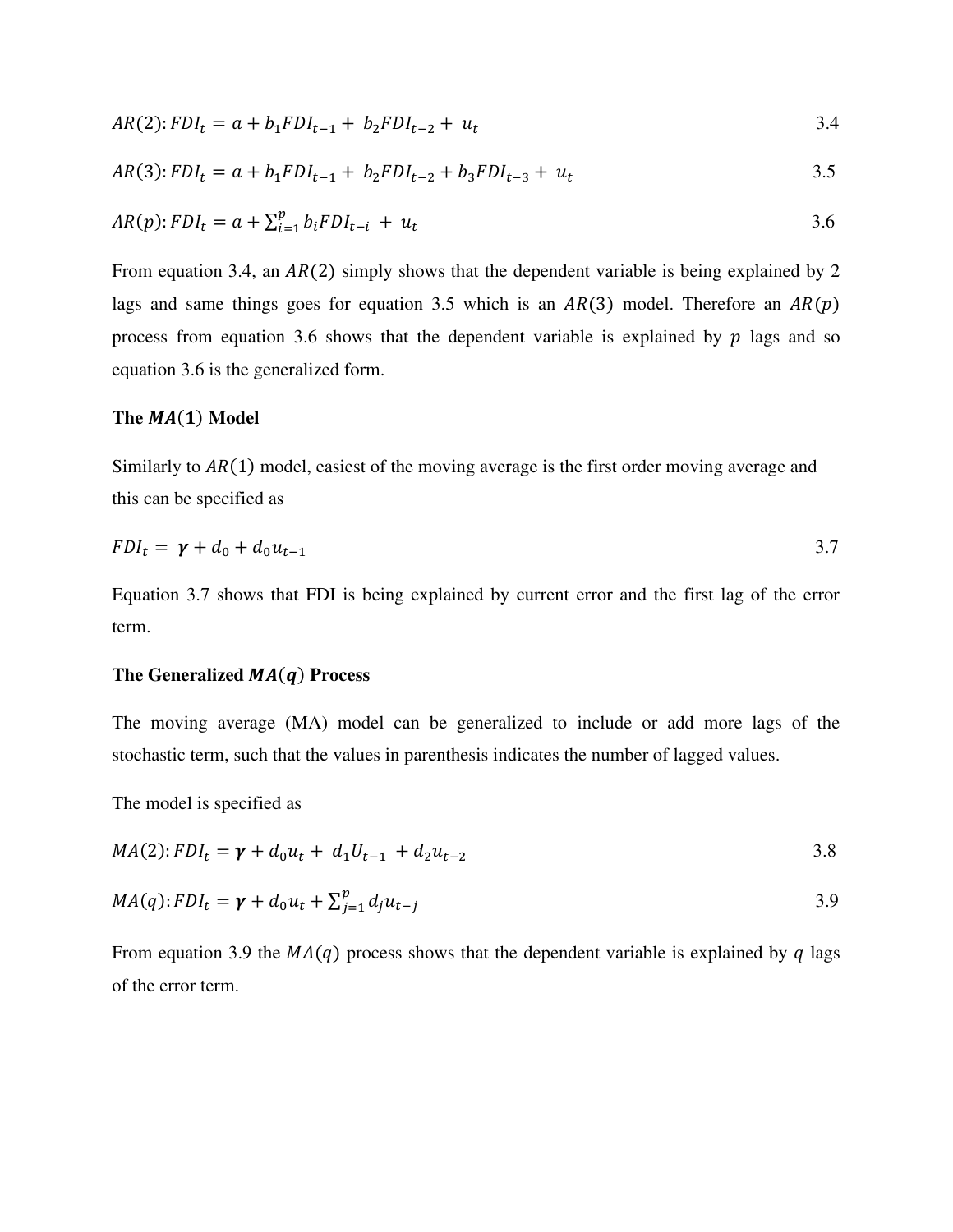#### **ARMA Model**

From the  $AR(p)$  and  $AR(q)$  models, it is observed that there is a pattern in which FDI is explained by its own previous values and the current and past values of the error term, it is therefore refers to as the  $ARMA(p, q)$  model which specified as

$$
ARMA(1, 1): FDI_t = a + b_1FDI_{t-1} + d_0u_t + d_1u_{t-1}
$$
\n
$$
3.10
$$

$$
ARMA(p,q):FDI_t = a + \sum_{i=1}^{p} b_i FDI_{t-i} + d_0 u_t + \sum_{j=1}^{q} d_i u_{j-i}
$$
\n
$$
\tag{3.11}
$$

 $ARMA(p, q)$  Model is being specified when the lags of the dependent variable is being combined with the lags of the error term.  $ARMA(p, q)$  Show that FDI is a function of p lags of FDI and  $q$  lags of the error term.

Since most economic variables are non-stationary they have to go through a transformation process which is refers to as differencing so as to become a stationary series and the transformation process is also refers to as integration and this brings about the autoregressive integrated moving average (ARIMA). Also, ARIMA model helps to inform that the series being used has gone through a process of integration before it can be used for any empirical analysis.

#### **3.3 ARIMA Model Specification**

ARIMA  $(p, d, q)$  as the specification of ARIMA is explained based on the components in the model,  $p$  tells the number of lags of the dependent variable while  $d$  tells the number of times the variable has been integrated before becoming stationary and  $q$  the number of lags for the MA process.

Using some scenarios; An ARIMA (1, 1, 2) simply tells that there is an autoregressive which uses one lag of the dependent variable and that is why the first value in parenthesis is 1 i.e. p, and the other  $1 = d$  shows that it is a first stationary series while the  $2 = q$  tells that there are 2 lags of the error term in the model.

The same process can be use to interpret an ARIMA (1, 0, 1) but it's important to know that ARIMA (1, 0, 1) is same as ARIMA (1, 1) if the series is stationary in level. Therefore using an ARIMA Model, it is important to know the values of (p, d and q).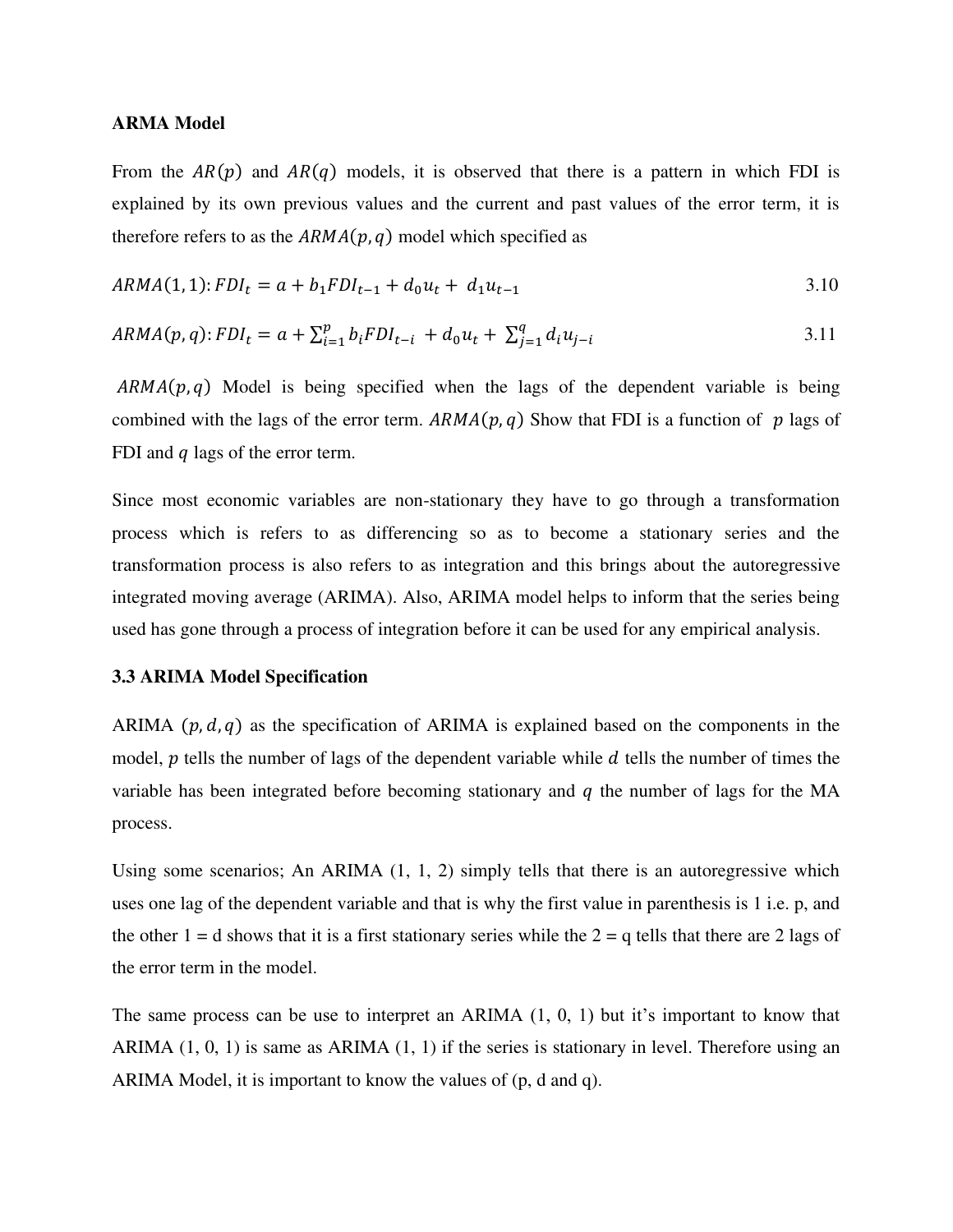Having understood the rudiments behind ARIMA modelling, the four major processes in the ARIMA model involve identification which has to do with identifying the model to be used, followed by estimation, diagnostic checking and then forecasting.

#### **3.4 Data Collection, Sources and Measurement**

This variable used in this paper for its forecast is net foreign direct investment inflows based on 50 observations of annual foreign direct investment inflows in Nigeria from 1970 to 2020. The data is measured in foreign currency which is US dollars. The data source is World Bank database which is widely known and used for generating or sourcing of macroeconomic data.

## **ARIMA MODEL ESTIMATION**

In order to ascertain the main objective of the study, which is to forecast the net forecast the net foreign investment inflows in Nigeria for the next decade, the adoption of ARIMA Model is used. The ARIMA model involves four major stages which will be critically analyzed in sequence under this section.

## **4.1 Identification**

There is need to identify the appropriate model to be used for further process before forecasting. To identify the appropriate lags for the AR and MA process, it requires the correlogram which is the plot of autocorrelation function and the partial autocorrelation against the lag length. The partial autocorrelation measures the correlation that exists between the time series observations that are in k terms apart after the control for correlations at the intermediate lags. In simple terms, the partial correlation is just the correlation between  $Y_t$  and  $Y_{t-k}$  after removing the effect of intermediate Y's basically it means the measuring of impact is being done in this case. It should be noted that, if both autocorrelation function and the partial autocorrelation function follows the same pattern, the model to adopt is the ARMA model and the AR and MA do not move in the same direction. In carrying out the identification process, there is need to plot the series to show or visualize if the series is stationary or not.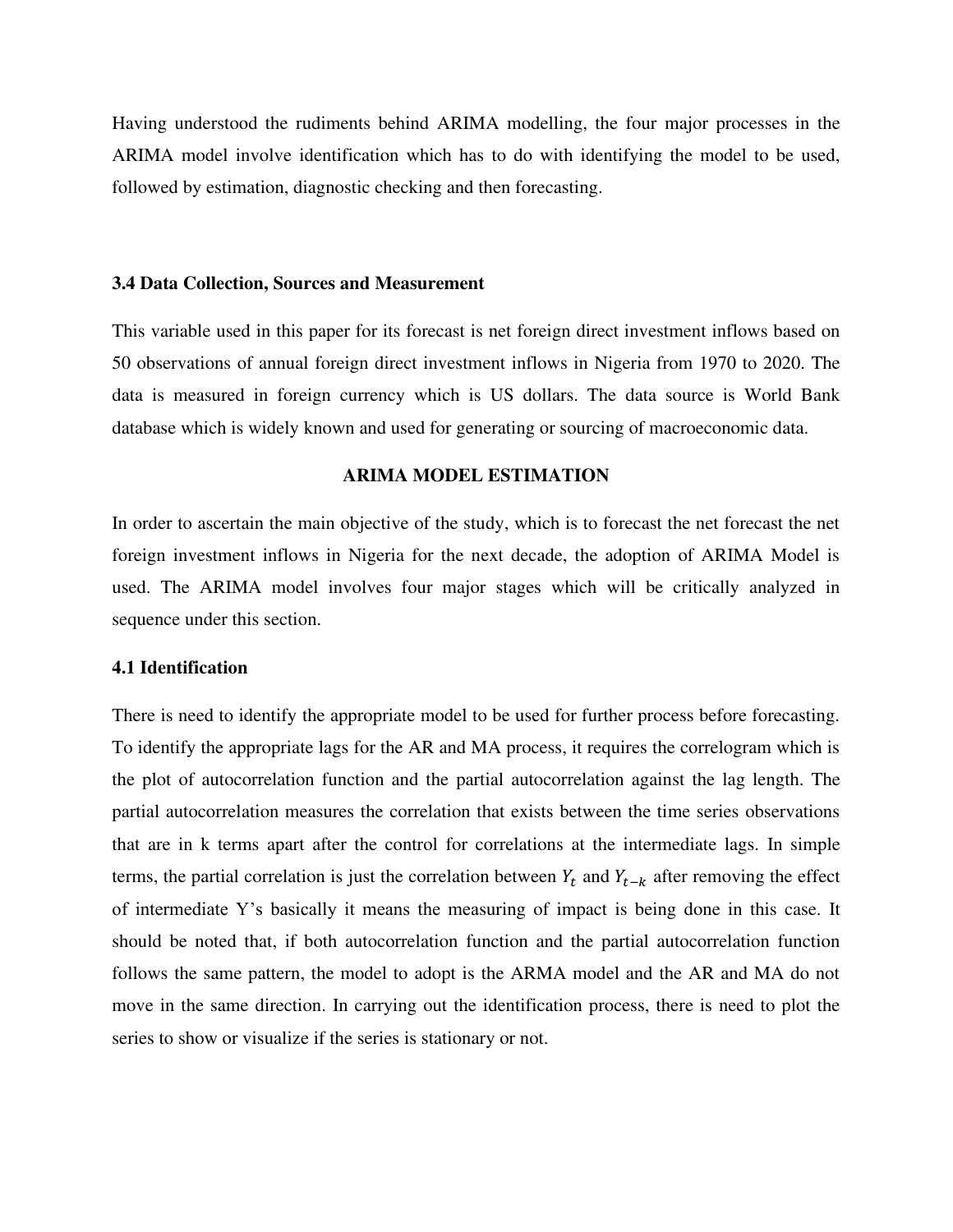



**Trend of Foreign Direct Investment in Nigeria From 1970 2019**

The graphical representation in fig 4.1 shows the trend of foreign direct investment inflows in Nigeria under the year of observation. To determine if the series is stationary, there is need to check the correlogram and this clearly shows that the series is not stationary after checking the correlogram as both autocorrelation function (ACF) and the partial autocorrelation (PACF) function are outside the 95% confidence intervals. Taking the first difference of the correlogram, both the autocorrelation function and the correlation function exhibit and exponential decay in similar pattern which shows that it is not strictly an AR and MA process but an ARIMA model.

To determine the ARIMA pattern for the differenced FDI series, there is need to capture the significant lags of both ACF and PAC which are lags 3 and 7 in the correlogram. To avoid over parameterized model, there is need to pick the model that gives the smallest parameters to be estimates so as to achieve parsimonious model (Box and Jenkins, 1970). The model that can be deduced from the correlogram result will be an ARIMA (1, 1, 1); which means using 1 lags of AR and 1 lag of MA, ARIMA (1, 1, 3); ARIMA (3, 1, 1); and ARIMA (3, 1, 3). The models listed are tentative since the appropriate model has not been determined but it is done to extract the ARIMA model from the series.

#### **4.2 ARIMA Model Estimation**

In selecting the appropriate model after the estimation has been carried out, there are some very important indicators from the result that needs to be considered before making conclusions on the result being generated from the estimation.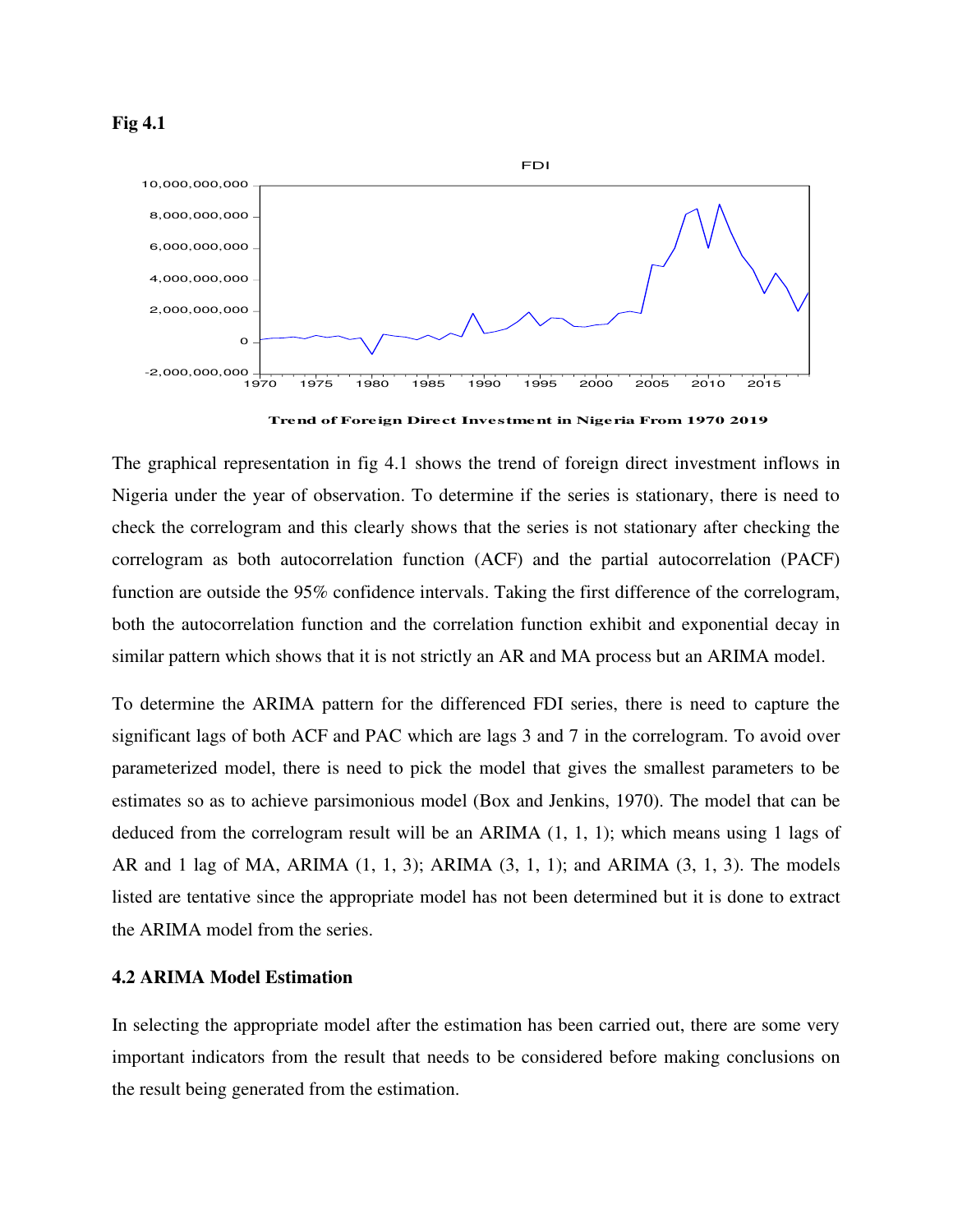The criteria for picking the appropriate model is to go for a model that has the most significant coefficient, the model that has the least volatility because it makes more sense for an economic variable to be less volatile, also, the model that has the lowest Akaike info criterion (AIC) and the model that has the highest Adjusted R-squared.

| D(FDI)                          | ARIMA (1, 1, 1) | ARIMA (1, 1, 3) | <b>ARIMA</b> $(3, 1, 1)$ | ARIMA (3, 1, 3) |
|---------------------------------|-----------------|-----------------|--------------------------|-----------------|
| <b>Significant Coefficients</b> | 0               |                 |                          | U               |
| $Sigma2$ (Volatility)           | 1.04            | 8.86            | 9.32                     | 1.01            |
| Adj $R^2$                       | 0.01            | 0.16            | 0.11                     | 0.034           |
| <b>AIC</b>                      | 44.49           | 44.33           | 44.38                    | 44.46           |
| <b>SBIC</b>                     | 44.64           | 44.49           | 44.53                    | 44.62           |

**Table 4.1: ARIMA Model Estimation Result** 

## **Source: Author's Compilation**

As stated earlier under this section that the ARIMA model to be selected as the appropriate model for the most or correct estimation should follow some specified criteria, the criteria involves picking the model that meets the follow; most significant coefficient, least volatility, lowest AIC and SBIC and highest Adjusted R-squared.

From the estimated model in Table 4.1 it can be seen that ARIMA (1, 1, 3) meets the specified and required criteria and thus, the most appropriate model for the estimation.

## **4.3 Diagnostic Test**

In order to be fully certain that the best model as discovered is satisfied, there is a need to take the result into diagnostic checking so as to be certain that there is no information left in ARIMA (1, 1, 3) that is left without being captured.

The diagnostic test result shows the correlogram is flat that all the lag structures are within the 95% confidence interval or the standard error bounds; therefore ARIMA (1, 1, 3) model is appropriate, correct and preferred since no information is left without being captured.

Since all information is being captured the ARIMA (1, 1, 3) the forecast will therefore be based on the model.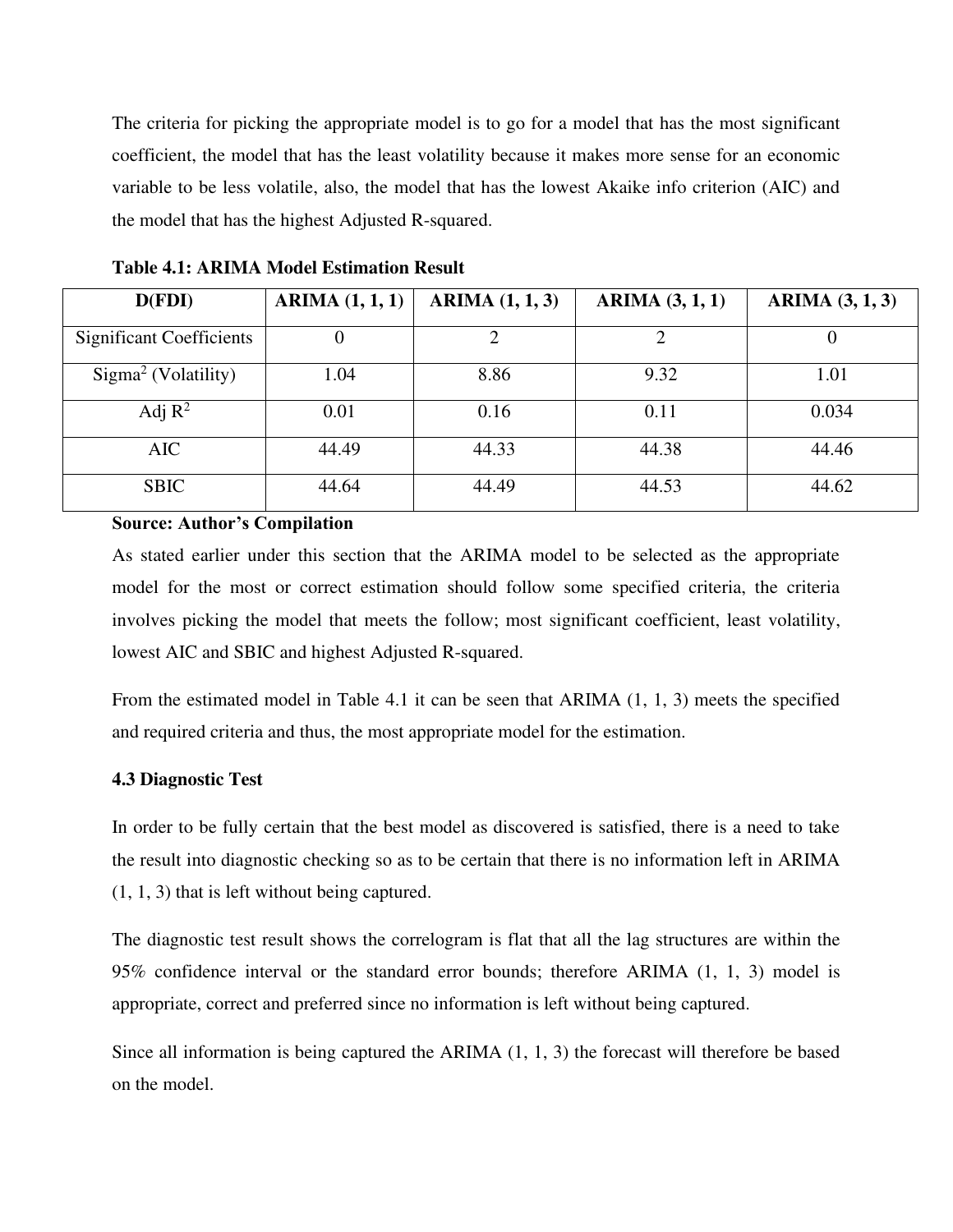The autocorrelation test result also shows that there is no presence of autocorrelation in the model as the probability values greater than the 5% significant level

## **4.1 Foreign Direct Investment Inflows Forecast**

The essence for fitting ARIMA modelling in this study is to forecast the future values of the foreign direct investment inflows in Nigeria. After all the first three necessary steps in sequence have been carried out, satisfied and accurate, the forecast of foreign direct investment inflow is therefore carried out. The model to be use for forecast is the ARIMA (1, 1, 3).



**Source: Author's Compilation** 

The graph in fig 4.2 shows the forecast graph for foreign direct investment inflows and it lies in between ±2 standard error or the 95% confidence interval. To know how close the forecast is to the actual values, there is need to plot the forecast graph against the actual graph to know how well the series has been predicted.

However, to know how accurate the forecast is, the forecast graph will therefore be plotted against the actual FDI values.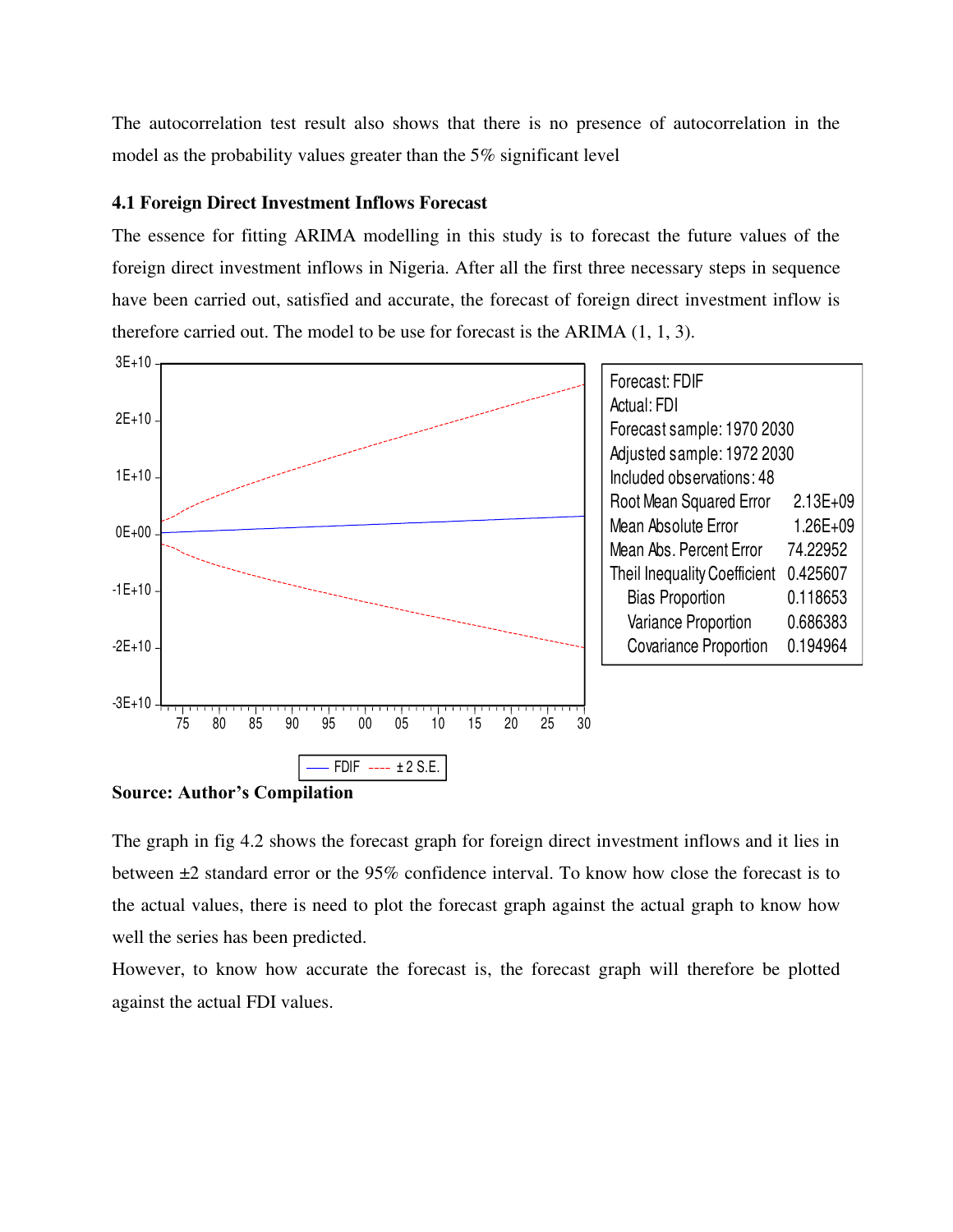

**Fig 4.3: Forecast Graph of FDI Inflows in Nigeria from 2021 to 2030 Source: Author's Compilation** 

The graph represented in fig 4.3 shows the trend in the FDI inflows in Nigeria over the next decade i.e. from 2021 to 2030. It can be deduced that between the years 2006 and 2013 there occur a large deviation from the actual FDI and the forecasted FDI while the remaining years are almost exact therefore the overall, the forecast is good. Also, the optimal model, the ARIMA (1, 1, 3) model predicts that Nigeria's foreign direct investment inflows is expected to be lingering or settle around 2.80 billion USD and 3.26 billion USD over the next decade except there are some specific or certain government policies that are modified most especially relating to remodeling or bettering the investment nature in Nigeria.

It is essential to know that the essence of ARIMA modelling is for forecast and a researcher might not likely to make an exact forecast because the aim is just to forecast future values.

## **CONCLUSION AND POLICY RECOMMENDATION**

This study shows that ARIMA (1, 1, 3) model is the most suitable, the best and appropriate model to achieve the objective of modelling and forecasting net FDI inflows in Nigeria. However, this study further shows that the net foreign direct investment inflows in Nigeria are expected to decline slightly and hang around the recent years level of FDI inflows in Nigeria if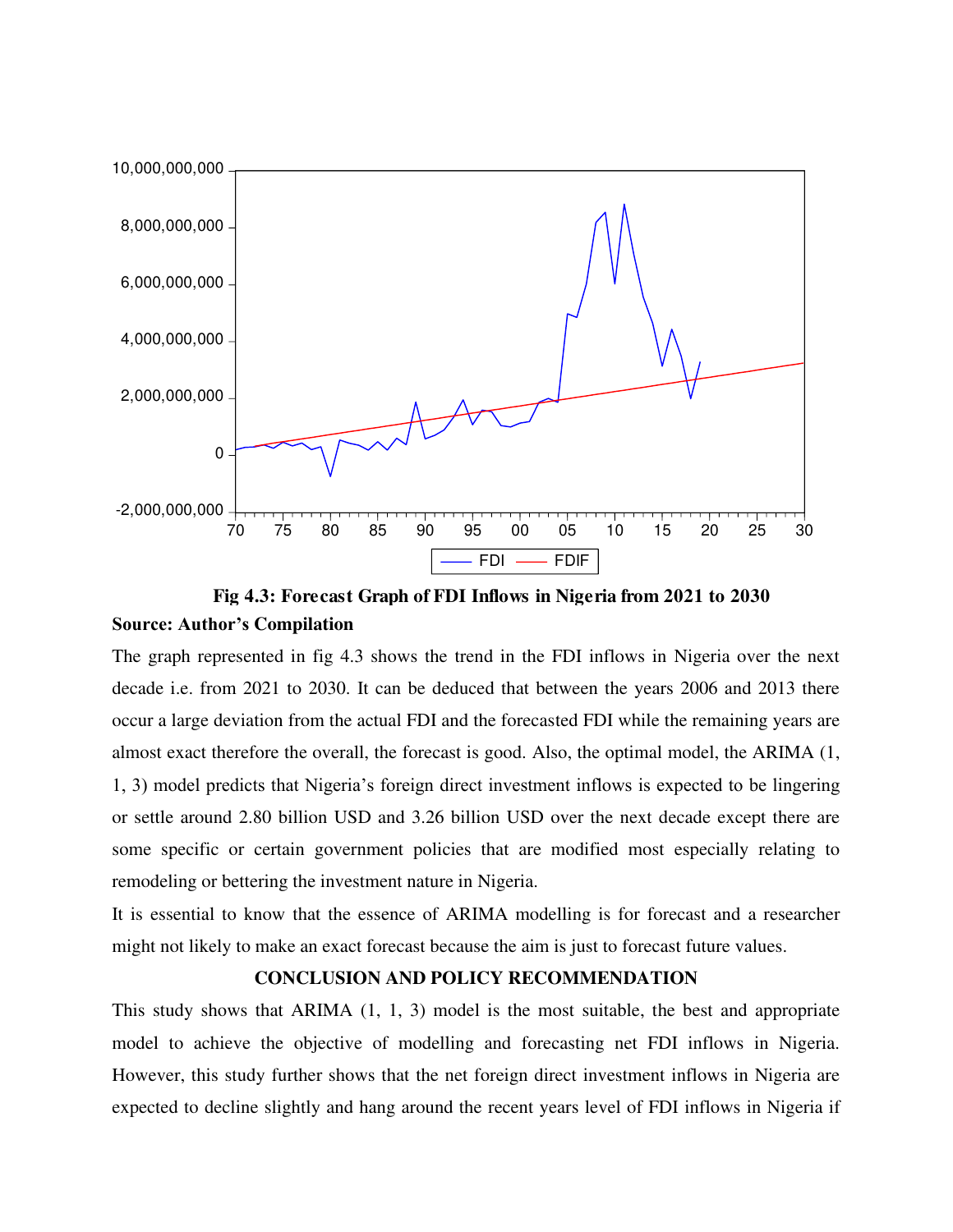nothing is being done to improve and better the investment face in the economy. There is therefore a need to significantly raise foreign direct investment in Nigeria in order to boost growth, create employment opportunities and for future development level to be achieved.

Since it is clear evidence from the forecast that what is likely to happen to FDI inflows in Nigeria is similar to the current rising issue or situation of FDI inflows in Nigeria in the recent time as FDI inflows in Nigeria have been forecasted to be around 2.80 billion USD and 3.26 billion USD which is not significantly different from around the FDI inflows recorded since 2016 as there is large drop as compared to 2015. There is therefore a need for strong policies that needs proper and adequate follow up in Nigeria. There is need for policies that are purpose driven with defined objectives and goals, foreign direct investment attraction strategies that are purely realistic and not the current ones with no concrete actions on it but a mere saying.

After the application of Box-Jenkins ARIMA Model approach in predicting the net FDI inflows for Nigeria. Also, from the conclusion, this study provides that the Nigerian government should make sure that FDI inflows in Nigeria does not go lower than the forecast value as this might be a serious deterioration, the government should then improve investment relationship with major investors in Nigeria so has to help accelerate the FDI inflows growth. Also, the government needs to tackle the issue of insecurity and power supply which has to do with political instability as no foreign investor would want to open his business to theft and bad security situation in the country while a stable power supply will also encourage foreign investors in investing in Nigeria because this helps to reduce cost in an organization and also improve productivity. Government should also place focus in attracting more foreign investors from to invest in the manufacturing, agricultural and financial sector as investing in these sectors will surely help to stimulate employment, develop the sectors and also helps to boost the productivity of the domestic firms.

#### **REFERENCES**